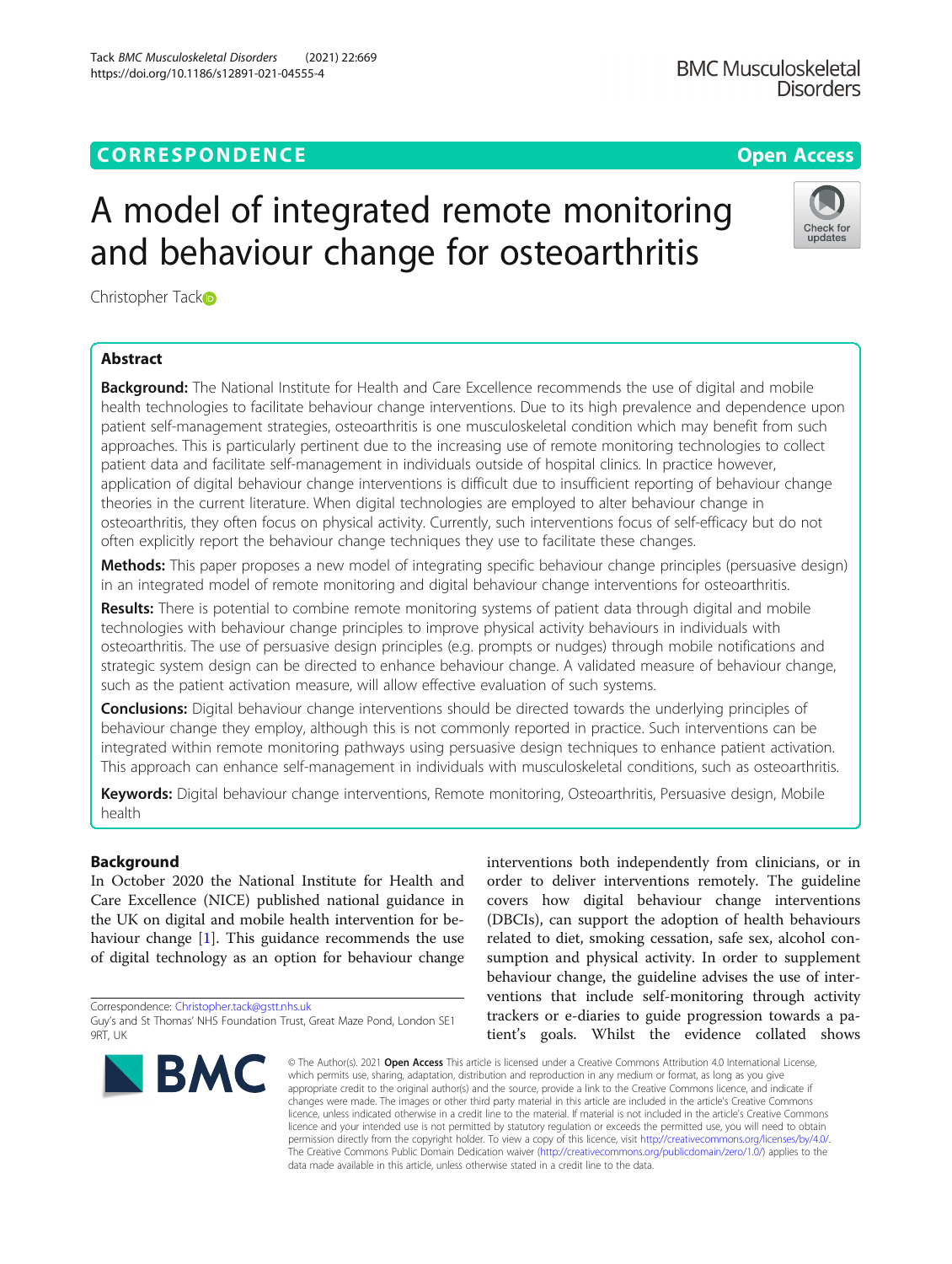variability in clinical outcomes, the use of DBCIs to facilitate greater physical activity is recommended.

Remote monitoring (RM) involves the use of digital tele-monitoring technology to measure patient data in environments away from clinical sites through a mechanism allowing remote observation of their clinical status by clinicians [\[2](#page-5-0)]. In response to the coronavirus pandemic the UK encouraged the adoption of RM solutions to allow care to be provided to patients in their own homes [\[3](#page-5-0)]. Devices (such as computers, smart phones, tablets) and software (e.g. mobile applications) provide opportunities to measure metrics such as exercise or medicine adherence, or physical data (such as blood pressure or blood glucose) at home. The data is then transferred to the healthcare providers for monitoring, analysis and as required to initiate a therapeutic intervention [[4\]](#page-5-0). Whilst there is evidence for RM significantly improving quality of life, enhancing patient independence and assisting clinicians to proactively manage a person's care [[5](#page-5-0)]; there is less evidence of how DBCIs can integrate with RM pathways. The use of RM as a behaviour change technique, within a framework of a selected behaviour change theory, has not been reported, and variability exists regarding the reactive interventions which are provided in response to RM. Despite this, RM systems are attributed all the potential outcomes associated with the care it elicits, but it is unclear how RM attains these outcomes. By better defining how DBCIs are employed as part of RM pathways, clinicians and services can delineate which elements of the digital ecosystem best benefit their patients. Examples of wearable technology sensors for remote monitoring of musculoskeletal disorders, integrated with behavioural change principles remain experimental [[6\]](#page-5-0). It is the purpose of this commentary to propose a model of integrated remote monitoring and digital behaviour interventions for one specific musculoskeletal condition-osteoarthritis. Further the model shall define how remote monitoring may be enhanced through integration of digital behaviour change principles.

#### Behaviour change theory

Behaviour change interventions (BCIs) are defined as a coordinated set of activities designed to modify specific behaviours [[7\]](#page-5-0). They should be grounded in conceptual theories of behaviour, that is the psychological processes hypothesised to regulate behaviour change (e.g. selfefficacy or planned behaviour). Due consideration of the psychological concepts to which they are directed (e.g. intent formation or relapse prevention) should be taken [[8\]](#page-5-0). BCIs should be directed to a target individual or population, and with due respect to the proposed actions they cause and subsequent outcomes [[9\]](#page-5-0). The Theoretical Domains Framework (TDF) was developed to simplify behaviour change theory to assist evidence based implementation [\[10](#page-5-0)]. 33 theories are clustered into 14 domains, which have been mapped to the wellestablished Behaviour Change Wheel model [[11](#page-5-0), [12](#page-5-0)]. This model synthesises 19 frameworks of behaviour change around three components: Capability, Opportunity and Motivation to Behaviour (COM-B). COM-B helps identify which TDF domains are most likely to influence behaviour change, and in combination these models support BCI developers in ensuring interventions incorporate behaviour change theory to increase the likely success of changing behaviour [[13](#page-5-0)]. Michie et al. [[11\]](#page-5-0) also have devised a taxonomy of behaviour change techniques, which are the smallest active components of BCIs which we expect could change behaviour. Models of BCIs must consider all various components: psychological theories of behaviour change, underpinning behaviour change theories, and the most effective behaviour change techniques required to meet their aims. There is of course, interplay between these categories (e.g. goal setting is considered a theory and a technique in some literature).

DBCIs are health interventions (delivered through digital technology) which aim to facilitate change in behaviour. Taj et al. [[14\]](#page-5-0) found, in a scoping review of the last 20 years of DBCI research, commonalities in which theories and techniques were employed. Unfortunately, most studies (approximately 67%) do not report the theories or techniques which they employ. The most common theory reported was social cognitive theory (29%) followed by the transtheoretical model (10%). Frameworks, such as persuasive system design (19%) or gamification (17%) were equally underreported. Most commonly used techniques were goal setting (36%) and self-monitoring (33%). However, the focus on goal-directed self-monitoring to enhance selfmanagement, is not evidently supported by behavioural facilitation through cues, prompts, reminders or reinforcement, as this approach was rarely de-scribed across studies [\[14](#page-5-0)]. This is despite the most common platform used being mobile phones (rather than SMS or the Web) where notification technology can be used. This is contradictory to recommendations supporting the need for clear links between DBCIs and theoretical mechanisms of change [\[13](#page-5-0)], and strategic integration of behaviour change techniques into digital interventions.

One model, found in only 20% of studies [[14\]](#page-5-0), is the Fogg behavioural model of persuasion (FBM). Fogg [[15](#page-6-0)] states that in order for a behaviour to occur three elements should be present: motivation, ability and prompt (or trigger). The latter component is a cue or call to action which facilitates a change in behaviour (e.g. an alarm or a well-timed piece of feedback). This model has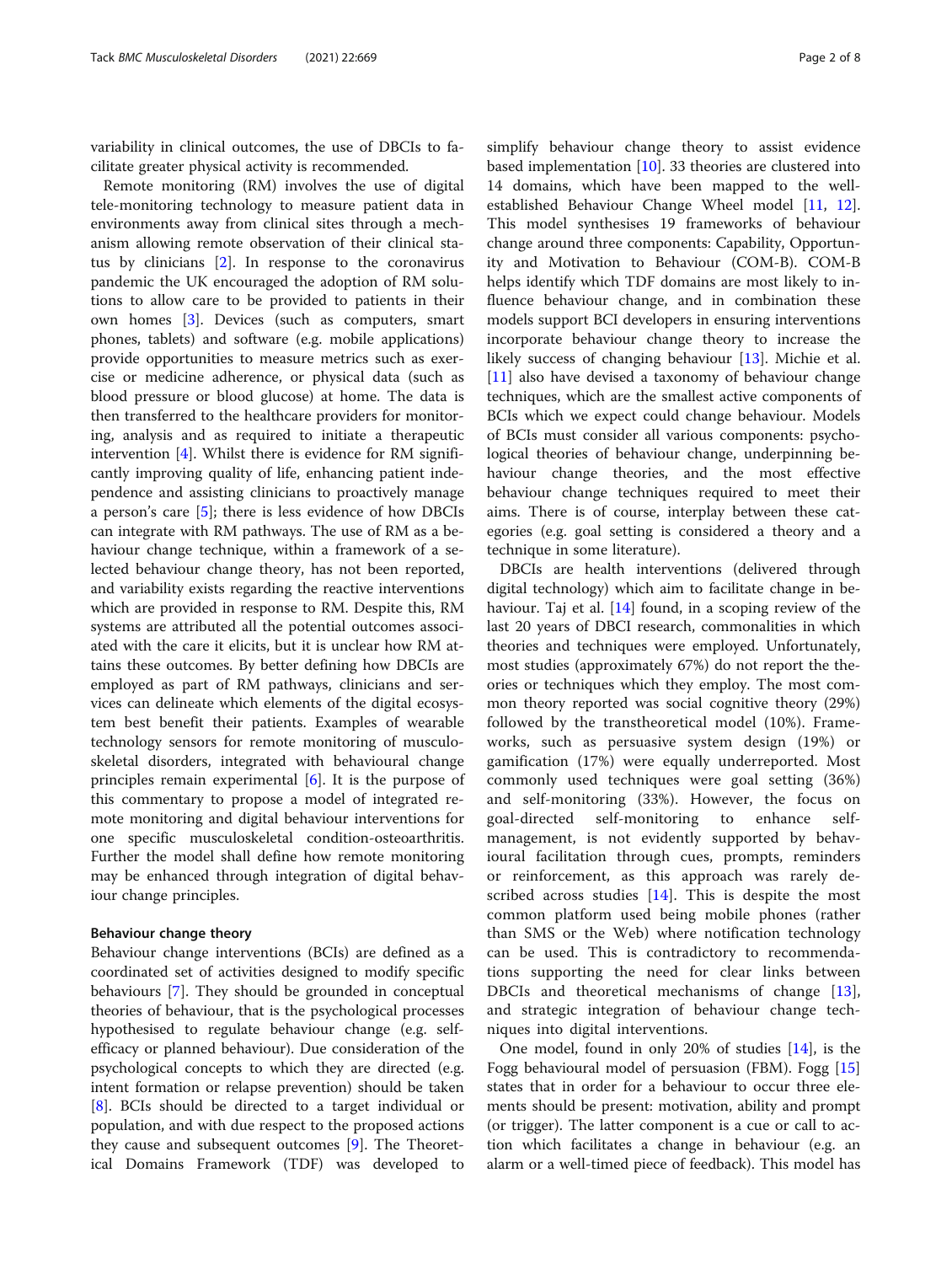similarities with another rarely considered behavioural theory in DBCI development- nudge theory [\[16](#page-6-0)]. Nudges aim to alter people's behaviour through the presentation of positive behavioural options, without forbidding any other option within their architecture of decision making [[17\]](#page-6-0). Applied to a DBCI, this could be auto-enrolment with a programme of education shared daily via mobile app notification, sending an activity reminder SMS, or eliciting implementation intentions by framing a question- e.g. "Do you plan to exercise today?". Nudges are easy and cheap to deploy, and whilst presenting an option for behaviour, still allow individuals to make decisions [[18\]](#page-6-0). As such, nudges can be considered a type of prompt as described in Fogg's model, as both are synonymous with the provision of a timely, appropriate response to a patient's input into the system (e.g. reduce adherence or low reported score of patient reported outcome measures). Within DBCIs these theories may provide strategies by which patient behaviour can be positively directed, and the integration with remote monitoring technology provides opportunities to be responsive to the patient's current state and actions. However to date, the implementation of such theories has been limited largely by the misalignment of persuasive design principles and the theoretical basis of interventions [[19\]](#page-6-0). Oinas-Kukkonen and Harjumaa [\[20](#page-6-0)] elaborate upon the Fogg triad to align these principles with software requirements and to produce design guidelines for persuasive system design. This includes re-categorisation of persuasive design principles to primary task, dialogue, system credibility and social support. Further, they provide examples of implementations to guide users. Similarly, the Behavioural Intervention Technology Model provides a framework to integrate clinical aims of behaviour change within the technological architecture of the intervention [\[21](#page-6-0)]. Thus, providing the thread between behavioural theory, through clinical context and the specificities of an intervention, towards a distinct workflow to define when the intervention will be delivered. These additional frameworks should guide practical implementation in the future. BCIs are shown to assist individuals and populations to make lifestyle behaviour changes towards achieving better health, reductions in healthcare utilisation and expenditure [\[14](#page-5-0)]. The implementation of BCIs into digital technology have equal potential to show such benefits [[22](#page-6-0)], particularly using mobile technology to collect patient metrics remotely and to provide "just-in-time" interventions to support change [[23\]](#page-6-0). This is the basis by which the proposed model of integrated remote monitoring and digital behaviour change for osteoarthritis will be based.

# DBCIs for behaviour change in individuals with osteoarthritis

Physical activity and self-management are core components of treatment for osteoarthritis (OA) [\[24](#page-6-0), [25](#page-6-0)], and DBCIs provide the opportunity to promote health in a cost effective and accessible manner to provide information and encouragement to enhance activity [\[26](#page-6-0)]. It is evident that technology offers simple and effective means to facilitate self-management of health through monitoring of physical activity and subsequent behaviour change [\[27](#page-6-0)]. Advancements in wearable technology (e.g. Fitbit, Apple iWatch, etc.) provide a progression from the effectiveness of smartphone pedometers [[28](#page-6-0), [29\]](#page-6-0) to facilitate common behaviour techniques such as goal setting, self-monitoring and action-planning [\[30](#page-6-0)]. Mobile and wearable technologies can also facilitate improvements in adherence to treatment plans for physical activity or medication [\[31\]](#page-6-0). The principle behaviour change technique used to this end is enhancing knowledge toward greater self-efficacy, rather than selfmonitoring or feedback responses [[32](#page-6-0)]. This demonstrates the opportunity to have more sophisticated integration of behaviour change theory into technology supporting remote monitoring and DBCIs [\[29](#page-6-0)].

Berry et al. [[33\]](#page-6-0)) examined nine studies on the use of DBCIs to facilitate physical activity in OA. Across these studies, six interventions showed a statistically significant benefit on increasing physical activity [[34](#page-6-0)–[40](#page-6-0)]. The interventions described included web-based self-guided physical activity intervention [[34](#page-6-0)–[45\]](#page-6-0), a self-guided smartphone app with a wearable monitor  $[36]$  $[36]$  $[36]$ , and two online programmes with clinician guided interactive support [[37,](#page-6-0) [39\]](#page-6-0). The digital programmes showed increases in physical activity for up to one year post intervention, but with no greater impact in those providing human-guided support. The most commonly employed theory of change was social cognitive theory or selfefficacy, and the most used behaviour change techniques are goal setting, action planning, feedback provision and self-monitoring.

Lorig, Ritter, Laurent et al. [[37](#page-6-0)] describe the results of a randomised controlled trial examining the effect of the interactive, online Arthritis self-management program (ASMP) on health status, self-efficacy and healthcare utilisation. This DBCI used exercise logs, medication diaries, a tailored exercise program, and e-learning resources; taught interactively to enhance self-efficacy. Whilst moderators assisted participants in using the platform, they did not deliver content nor respond strategically to participants during the course. The results indicate that the programme was effective in increasing minutes per week of aerobic exercise (22.6 +/-SD 100.6 vs  $0.316$  +/-SD 100.3) and self-efficacy on a 10 point scale (0.801 +/-SD 2.17 vs 0.259 +/-SD 1.79), however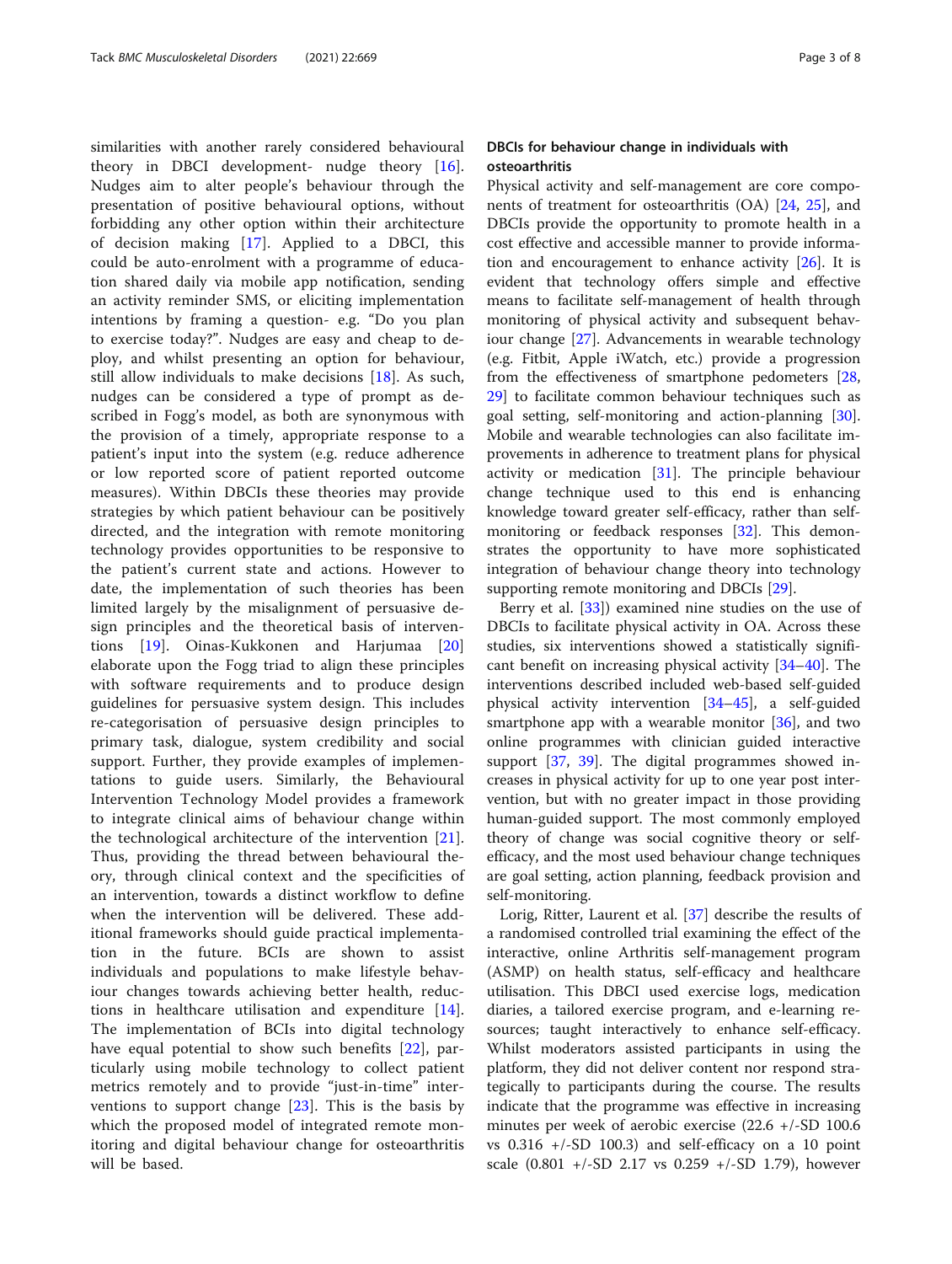was less effective in increasing minutes per week of stretching and strengthening exercise (6.29 +/-SD 55.8 vs 8.26 +/-SD 58.0). This indicates that this DBCI partially improves behaviour towards positive health outcomes, but poses the question whether more strategic application of behaviour change theory and techniques may optimise this impact.

A wide range of behaviour change techniques can enhance physical activity adherence in chronic musculoskeletal conditions (including OA), and that the combination of techniques leads to better outcomes [[41\]](#page-6-0). Lambert et al. [[42](#page-6-0)] describe the effects of a mobile app-based exercise program with remote support via telephone and SMS message on adherence in individuals with musculoskeletal conditions (compared to paperbased exercise resources). Importantly, the clinical team responded to poor adherence by contacting the participants to ensure they were not experiencing issues and to encourage them to perform their exercises. They also provided weekly motivation messages to all participants in the intervention group. The findings showed that the intervention group showed a statistically significant between-group difference for self-reported adherence (1.3/ 11 points, 95% CI 0.2-0.23; p= 0.01). They also showed a statistically significant between-group difference for the patient-specific functional score for the intervention group (0.9/ 11 points, 95% CI 0.1-1.7). However, there was no statistically significant effect seen for World Health Organisation Disability Assessment Schedule, patient satisfaction, or assessor-reported adherence. Whilst the authors do not explicitly describe the behaviour change theory being employed, this is an example of a DBCI implemented with a feedback system responsive to patient metrics collected through remote monitoring.

#### A model of integrated remote monitoring and DBCI

It is evident that the wide provision of remote monitoring services can be a system to facilitate engagement with physical activity and self-management in individuals with OA. Strategic implementation of behaviour change principles into digital interventions can enhance their effectiveness to optimise selfefficacy and adherence to physical activity. The digital technology used for remote monitoring (e.g. mobile apps, wearable devices), and the ability to observe and respond to patient data both synchronously and asynchronously, is an ideal platform for persuasive system design. As with many DBCIs, behaviour change techniques often overlap with persuasive design principles, such as monitoring options, prompts/cues, rewards. The model proposed here incorporates the following key elements:

- Remote monitoring through an online/ mobile app platform (including wearable technology with real time data collection of physical activity or selfreported adherence)
- Personalised information and digital education resources
- Clinician alerts for reduced adherence
- Automated feedback, praise and reward systems in response to positive behaviours (using notification technologies)
- Incorporation of persuasive design principles in planned programmes of patient specific feedback (clinician guided and automated)

Figure [1](#page-4-0) provides a simple illustration of the model. Nudging is a concept of user assistance in digital environments [[43\]](#page-6-0) based on social-psychological and cognitive theories of human decision making [\[16](#page-6-0)]. Nudges have been used to positively influence several health behaviours relevant to OA management, including increasing physical activity [\[44](#page-6-0)] and healthy eating [\[45](#page-6-0)]. Mollenkamp et al. [\[46](#page-6-0)] describe a systematic review of the effectiveness of nudges in improving selfmanagement for chronic diseases. Their findings indicate that the available evidence, although sparse, shows nudging can improve self-management of chronic diseases. They concur that reminders, feedback and planning prompts are the most useful techniques to facilitate better self-management. In the example of a mobile app to guide self-management for OA, this may include subtle and graduated exposure to ideas which challenge specific beliefs, customised educational information, praise or reward notifications in response to self-reporting of good behaviour, reminders to perform healthy behaviours, or warnings in response to negative behaviour (e.g. reduced adherence). Whether such responses are considered "nudges" or "prompts" will depend upon the degree by which responses to patients are built within an open decision architecture allowing choice, rather than being compulsory or didactive. Either through direct prompts as per Fogg's model or through modifying the patient's decision architecture through nudging, the ability to direct behaviour change should be incorporated into DBCIs.

### Patient activation

A persisting question, is to which outcome integrated remote monitoring and DBCIs should be directed. It is recommended that validated measures should be incorporated into such tools to provide a baseline of readiness for change [[47](#page-6-0)]. For OA, such a measure could be the Patient Activation Measure (PAM). The PAM is a 13 item scale designed to measure an individual's knowledge, skill and confidence in managing their health, and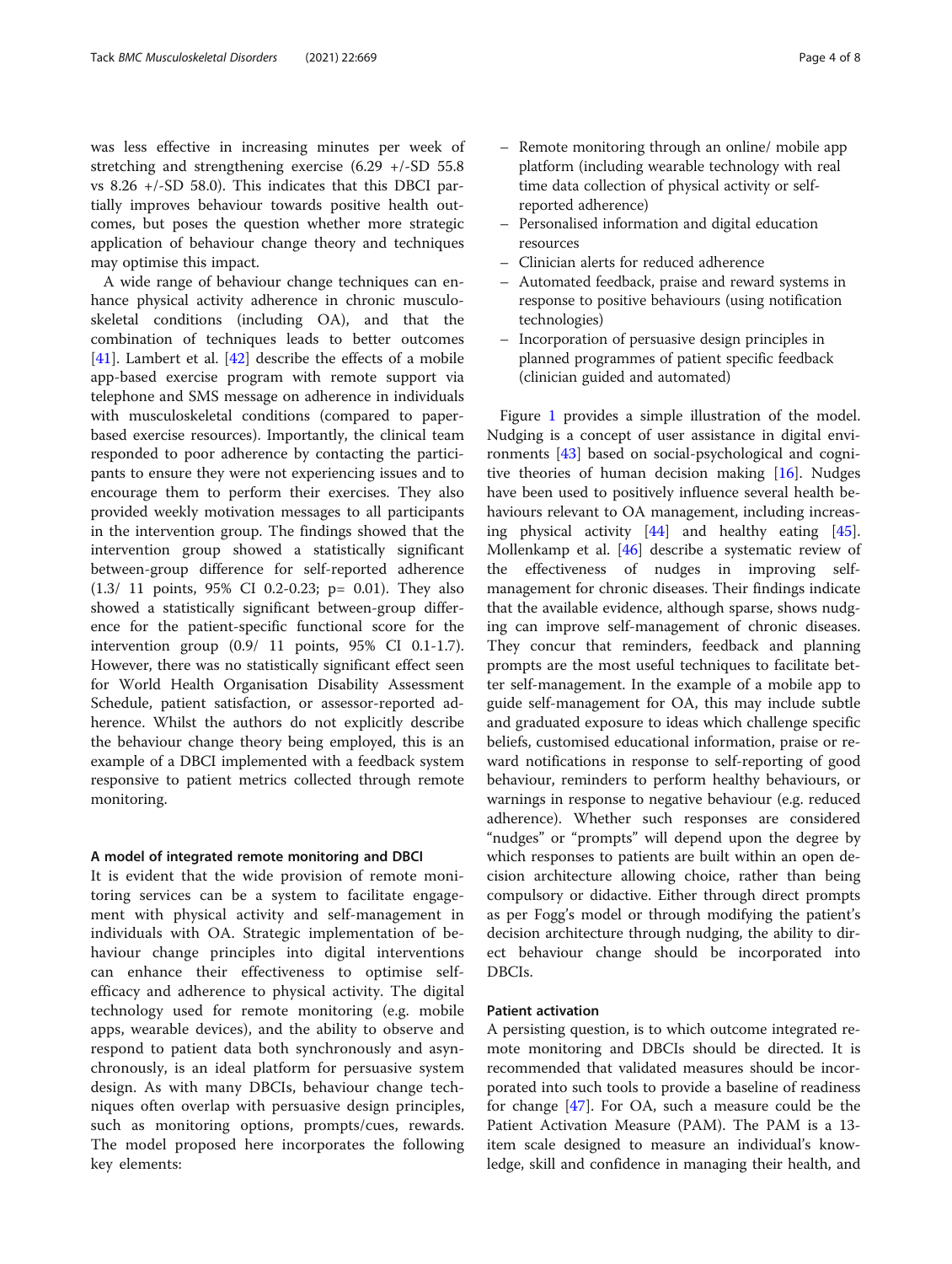<span id="page-4-0"></span>

hence their self-management capabilities [\[48\]](#page-6-0). Importantly, the construct of activation is not condition specific, nor focused on a specific behaviour, and therefore is broader than singular behaviour change concepts (e.g. readiness for change, self-efficacy). Rather, the PAM assess various facets of the individual (e.g. patient knowledge, confidence, beliefs) and predicts a range of behaviours (e.g. exercise behaviours or disease-specific behaviours) [[49\]](#page-6-0). Increases in levels of activation are associated with subsequent improvements in outcomes  $[49-51]$  $[49-51]$  $[49-51]$  $[49-51]$  $[49-51]$ , and more positive health behaviours  $[49]$ . The PAM is considered both reliable and valid in its use to measure activation in individuals with osteoarthritis [\[52\]](#page-6-0).

The use of the PAM as a measure within an integrated model of remote monitoring and behaviour change is supported by previous research. Edbrooke-Childs et al. [[53\]](#page-6-0) report a feasibility study looking at a mobile app interface to improve patient activation for mental health. They found the app an acceptable method to measure activation in young people attending child mental health services. The use of a wireless self-monitoring program via smartphone and online platform to improve patient activation towards enhancing blood pressure control in hypertensive patients (n=95) was evaluated in a randomised controlled trial [[54](#page-6-0)]. Measures included patient activation, blood pressure control and health behaviours (e.g. smoking cessation). In comparison to a standard management program, the digital self-monitoring programme saw that relative improvements in activation were associated with increases in blood pressure control  $(p=<0.02)$ , reducing cigarette smoking  $(p<0.001)$ , and systolic  $(p=<0.27)$ / diastolic blood pressure  $(p=<0.007)$ . This is despite no significant change in mean PAM scores across all participants. These early studies show the potential for the PAM to be incorporated in digital intervention and measurement systems.

#### Future development

The use of remote monitoring as a tool of patient-led self-monitoring towards behaviour regulation, can be optimised through the strategic deployment of nudges and prompts. It is proposed this may enhance the effectiveness of the DBCI and integrates behaviour change theory into practice. The theoretical model of integrated remote monitoring and behaviour change incorporating persuasive design evidently requires specific future research to assess its effectiveness. It is essential that studies should explicitly state the combination of behavioural theories and techniques being employed in the intervention studied, in order to gain understanding of the causative mechanisms behind change in the PAM and subsequent behaviours [[13\]](#page-5-0). The dosage of prompts/ nudges should be described to determine the most effective pattern and frequency by which behaviour can be optimised.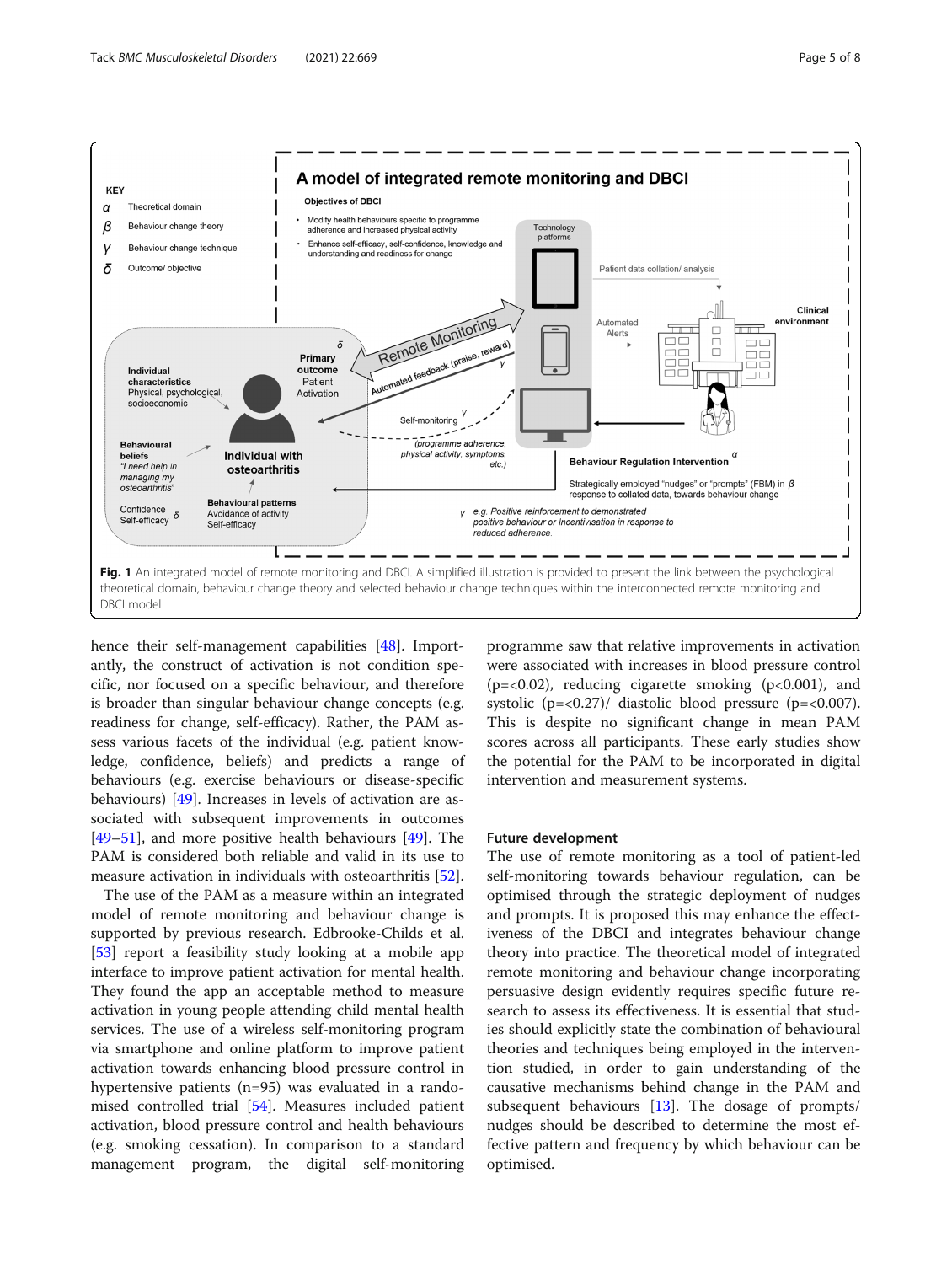<span id="page-5-0"></span>In order to optimise clinical utility of DBCIs, a usercentred design approach should be adopted, and acceptability and feasibility testing with users should be standard practice. This may ensure barriers to adoption of technologies, such as access to technology or decline in technology usage over time, can be addressed [[55\]](#page-6-0). Usercentred design may also allow personalisation of digital interfaces to members of the target population, enhancing desirability and perhaps their success [\[56](#page-6-0)]. It may also identify where nudge-based persuasion techniques may be considered manipulative and unacceptable for users, to ensure interventions remain uncontroversial and accepted. Personalisation of the DBCI may also ensure barriers to engagement with individuals with selfreported lower levels of health literacy are addressed. Whilst health literacy is found to not predict technology use, it is associated with certain activities [\[57\]](#page-7-0). For example, those with low self-report health literacy are found less likely to use search engines, and preferred mobile apps  $(p=0.026)$  or SMS  $(p=0.013)$  to receive information [\[57](#page-7-0)]. This demonstrates how DBCIs can be designed to overcome this issue. Similarly, co-design with users will assist DBCIs to be developed with due consideration of the varied ethical issues related to data ownership and sharing. Challenges associated with data collection through mobile devices include (but are not limited to) privacy protection, minimisation of third party data disclosure and use, and governance and evaluation [[58\]](#page-7-0). Future success of the model will rely on user engagement around these issues.

# Conclusions

DBCIs commonly are implemented without due reporting of the underlying principles of behaviour change they employ. Integration of DBCIs with remote monitoring pathways provide the opportunity to use persuasive design techniques to enhance patient activation and subsequent behaviour change. The enhancement of selfmanagement in individuals with OA is one example of a musculoskeletal disorder where this model could show promise, and future research should consider how nudges/ prompts could be strategically used to enhance patient activation and changes in physical activity.

#### Abbreviations

ASMP: Arthritis self-management program; BCI: Behaviour Change Intervention; COM-B: Capability, Opportunity and Motivation to Behaviour; DCBI: Digital Behaviour Change Intervention; NICE: National Institute for Health and Care Excellence; OA: Osteoarthritis; PAM: Patient Activation Measure; RM: Remote monitoring; TDF: Theoretical Domains Framework

#### Acknowledgements

Not applicable

#### Author's contributions

CT was the sole author of this manuscript. The author read and approved the final manuscript.

#### Funding

There are no sources of funding associated with this project

# Availability of data and materials

Not applicable

#### **Declarations**

#### Ethics approval and consent to participate Not applicable

# Consent for publication

Not applicable.

#### Competing interests

The authors declare that they have no competing interests.

#### Received: 4 February 2021 Accepted: 12 July 2021 Published online: 09 August 2021

#### References

- 1. National Institute for Health and Care Excellence (NICE), Behaviour change: digital and mobile health interventions: NICE Guideline [NG183]. 2020. Available from: <https://www.nice.org.uk/guidance/NG183> [Accessed 25th January 2021].
- 2. Walker RC, Tong A, Howard K, Palmer SC. Patient expectations and experiences of remote monitoring for chronic diseases: systematic review and thematic synthesis of qualitative studies. Int J Med Inform. 2019;124:78– 85.
- 3. NHSX. Supporting care with remote monitoring. 2020. Available from: [https://www.nhsx.nhs.uk/covid-19-response/technology-nhs/supporting-the](https://www.nhsx.nhs.uk/covid-19-response/technology-nhs/supporting-the-innovation-collaboratives-to-expand-their-remote-monitoring-plans/)[innovation-collaboratives-to-expand-their-remote-monitoring-plans/](https://www.nhsx.nhs.uk/covid-19-response/technology-nhs/supporting-the-innovation-collaboratives-to-expand-their-remote-monitoring-plans/) [Accessed from 25<sup>th</sup> January 2021].
- 4. Rojahn K, Laplante S, Sloand J, Main C, Ibrahim A, Wild J, et al. Remote monitoring of chronic diseases: a landscape assessment of policies in four European countries. PLoS One. 2016;11(5):e0155738.
- 5. Flodgren G, Rachas A, Farmer AJ, Inzitari M, Shepperd S. Interactive telemedicine: effects on professional practice and health care outcomes. Cochrane Database Syst Rev. 2015;9. [https://doi.org/10.1002/14651858.](https://doi.org/10.1002/14651858.CD002098.pub2) [CD002098.pub2.](https://doi.org/10.1002/14651858.CD002098.pub2)
- 6. Lorussi F, Lucchese I, Tognetti A, Carbonaro N. A wearable system for remote monitoring of the treatments of musculoskeletal disorder. In: 2018 IEEE International Conference on Smart Computing (SMARTCOMP): IEEE; 2018. p. 362–7.
- 7. Michie S, Van Stralen MM, West R. The behaviour change wheel: a new method for characterising and designing behaviour change interventions. Implement Sci. 2011;6(1):1–2. <https://doi.org/10.1186/1748-5908-6-42>.
- 8. National Institute for Health and Care Excellence (NICE), Behaviour change approaches: Public Health Guideline [PH6]. 2007. Available from: [https://](https://www.nice.org.uk/guidance/ph6) [www.nice.org.uk/guidance/ph6](https://www.nice.org.uk/guidance/ph6) [Accessed 26th January 2021].
- 9. Davidson KW, Goldstein M, Kaplan RM, Kaufmann PG, Knatterud GL, Orleans CT, et al. Evidence-based behavioral medicine: what is it and how do we achieve it? Ann Behav Med. 2003;26(3):161–71.
- 10. Atkins L, Francis J, Islam R, O'Connor D, Patey A, Ivers N, et al. A guide to using the Theoretical Domains Framework of behaviour change to investigate implementation problems. Implement Sci. 2017;12(1):1–8.
- 11. Michie S, Richardson M, Johnston M, Abraham C, Francis J, Hardeman W, et al. The behavior change technique taxonomy (v1) of 93 hierarchically clustered techniques: building an international consensus for the reporting of behavior change interventions. Ann Behav Med. 2013;46(1):81–95. [https://](https://doi.org/10.1007/s12160-013-9486-6) [doi.org/10.1007/s12160-013-9486-6.](https://doi.org/10.1007/s12160-013-9486-6)
- 12. Michie S, Atkins L, West R. The behaviour change wheel. A guide to designing interventions. 1st ed. Great Britain: Silverback Publishing; 2014. p. 1003–10.
- 13. Walsh JC, Groarke JM. Integrating behavioral science with mobile (mhealth) technology to optimize health behavior change interventions. Eur Psychol. 2019;24(1):38–48.
- 14. Taj F, Klein MC, van Halteren A. Digital health behavior change technology: Bibliometric and scoping review of two decades of research. JMIR mHealth and uHealth. 2019;7(12):e13311.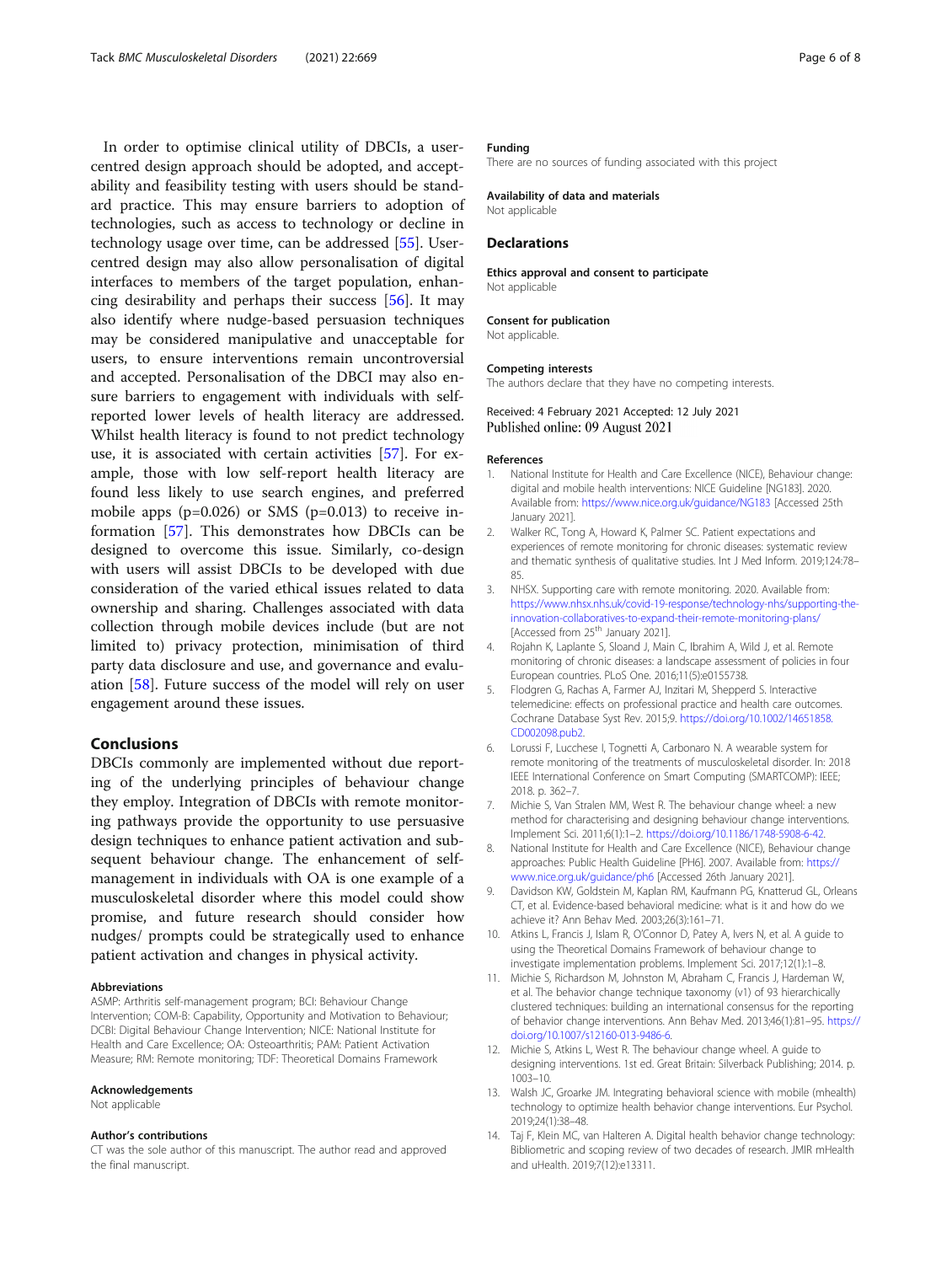- <span id="page-6-0"></span>15. Fogg BJ. A behavior model for persuasive design. In: Proceedings of the 4th international Conference on Persuasive Technology; 2009. p. 1–7.
- 16. Thaler RH, Sunstein CR. Nudge. Int'l. London: Penguin Books; 2009.
- 17. Forberger S, Reisch L, Kampfmann T, Zeeb H. Nudging to move: a scoping review of the use of choice architecture interventions to promote physical activity in the general population. Int J Behav Nutr Phys Act. 2019;16(1):1–4.
- 18. Sunstein CR. Nudging: a very short guide. J Consum Policy. 2014;37(4):583– 8.
- 19. Thomson C, Nash J, Maeder A. Persuasive design for behaviour change apps: Issues for designers. In: Proceedings of the Annual Conference of the South African Institute of Computer Scientists and Information Technologists; 2016. p. 1–10.
- 20. Oinas-Kukkonen H, Harjumaa M. Persuasive systems design: Key issues, process model, and system features. Commun Assoc Inf Syst. 2009;24(1):28.
- 21. Mohr DC, Schueller SM, Montague E, Burns MN, Rashidi P. The behavioral intervention technology model: an integrated conceptual and technological framework for eHealth and mHealth interventions. J Med Internet Res. 2014; 16(6):e146.
- 22. Singh K, Drouin K, Newmark LP, Lee J, Faxvaag A, Rozenblum R, et al. Many mobile health apps target high-need, high-cost populations, but gaps remain. Health Aff. 2016;35(12):2310–8.
- 23. Naughton F, Hopewell S, Lathia N, Schalbroeck R, Brown C, Mascolo C, et al. A context-sensing mobile phone app (Q sense) for smoking cessation: a mixed-methods study. JMIR mHealth and uHealth. 2016;4(3):e106. [https://](https://doi.org/10.2196/mhealth.5787) [doi.org/10.2196/mhealth.5787.](https://doi.org/10.2196/mhealth.5787)
- 24. Bennell KL, Dobson F, Hinman RS. Exercise in osteoarthritis: moving from prescription to adherence. Best Pract Res Clin Rheumatol. 2014;28(1):93–117.
- 25. National Institute for Health and Care Excellence (NICE), Osteoarthritis Care and management in adults. NICE Guideline [NG 177]. 2014. Available from: <https://www.nice.org.uk/guidance/cg177> [Accessed 26th January 2021].
- 26. Foster C, Richards J, Thorogood M, Hillsdon M. Remote and web 2.0 interventions for promoting physical activity. Cochrane Database Syst Rev. 2013;9. <https://doi.org/10.1002/14651858.CD010395.pub2>.
- 27. Thomas JG, Bond DS. Review of innovations in digital health technology to promote weight control. Curr Diabetes Rep. 2014;14(5):485. [https://doi.org/1](https://doi.org/10.1007/s11892-014-0485-1) [0.1007/s11892-014-0485-1.](https://doi.org/10.1007/s11892-014-0485-1)
- 28. Glynn LG, Hayes PS, Casey M, Glynn F, Alvarez-Iglesias A, Newell J, et al. Effectiveness of a smartphone application to promote physical activity in primary care: the SMART MOVE randomised controlled trial. Br J Gen Pract. 2014;64(624):e384–91. <https://doi.org/10.3399/bjgp14X680461>.
- 29. Walsh JC, Corbett T, Hogan M, Duggan J, McNamara A. An mHealth intervention using a smartphone app to increase walking behavior in young adults: a pilot study. JMIR mHealth and uHealth. 2016;4(3):e109. <https://doi.org/10.2196/mhealth.5227>.
- 30. Conroy DE, Yang CH, Maher JP. Behavior change techniques in top-ranked mobile apps for physical activity. Am J Prev Med. 2014;46(6):649–52. [https://](https://doi.org/10.1016/j.amepre.2014.01.010) [doi.org/10.1016/j.amepre.2014.01.010.](https://doi.org/10.1016/j.amepre.2014.01.010)
- 31. Doughty K. SPAs (smart phone applications)–a new form of assistive technology. J Assist Technol. 2011;5:88–94.
- 32. Kahwati L, Viswanathan M, Golin CE, Kane H, Lewis M, Jacobs S. Identifying configurations of behavior change techniques in effective medication adherence interventions: a qualitative comparative analysis. Syst Rev. 2016; 5(1):1–9.
- 33. Berry A, McCabe CS, Muir S, Walsh N. Digital behaviour change interventions to facilitate physical activity in osteoarthritis: a systematic review. Phys Ther Rev. 2018;23(3):197–206.
- 34. Bossen D, Veenhof C, Van Beek KE, Spreeuwenberg PM, Dekker J, De Bakker DH. Effectiveness of a web-based physical activity intervention in patients with knee and/or hip osteoarthritis: randomized controlled trial. J Med Internet Res. 2013;15(11):e257.
- 35. Bossen D, Veenhof C, Dekker J, de Bakker D. The usability and preliminary effectiveness of a web-based physical activity intervention in patients with knee and/or hip osteoarthritis. BMC Med Inform Decis Making. 2013;13(1):1– 8.
- 36. Skrepnik N, Spitzer A, Altman R, Hoekstra J, Stewart J, Toselli R. Assessing the impact of a novel smartphone application compared with standard follow-up on mobility of patients with knee osteoarthritis following treatment with Hylan GF 20: a randomized controlled trial. JMIR mHealth and uHealth. 2017;5(5):e64.
- 37. Lorig KR, Ritter PL, Laurent DD, Plant K. The internet-based arthritis selfmanagement program: a one-year randomized trial for patients with arthritis or fibromyalgia. Arthritis Care Res. 2008;59(7):1009–17.
- 38. Jaglal SB, Haroun VA, Salbach NM, Hawker G, Voth J, Lou W, et al. Increasing access to chronic disease self-management programs in rural and remote communities using telehealth. Telemed e-Health. 2013;19(6):467–73.
- Lorig KR, Ritter PL, Dost A, Plant K, Laurent DD, McNeil I. The Expert Patients Programme online, a 1-year study of an Internet-based self-management programme for people with long-term conditions. Chronic Illness. 2008;4(4): 247–56.
- 40. Lorig K, Ritter PL, Plant K, Laurent DD, Kelly P, Rowe S. The South Australia health chronic disease self-management Internet trial. Health Educ Behav. 2013;40(1):67–77.
- 41. Eisele A, Schagg D, Kraemer LV, Bengel J, Goehner W. Behaviour change techniques applied in interventions to enhance physical activity adherence in patients with chronic musculoskeletal conditions: A systematic review and meta-analysis. Patient Educ Couns. 2019;102(1):25–36.
- 42. Lambert TE, Harvey LA, Avdalis C, Chen LW, Jeyalingam S, Pratt CA, et al. An app with remote support achieves better adherence to home exercise programs than paper handouts in people with musculoskeletal conditions: a randomised trial. J Phys. 2017;63(3):161–7.
- 43. Meske C, Amojo I, Poncette AS, Balzer F. The potential role of digital nudging in the digital transformation of the healthcare industry. In: International Conference on Human-Computer Interaction. Cham: Springer; 2019. p. 323–36.
- 44. Marteau T. Judging nudging: can nudging improve population health? Br Med J. 2011;342:3.
- 45. Arno A, Thomas S. The efficacy of nudge theory strategies in influencing adult dietary behaviour: a systematic review and meta-analysis. BMC Public Health. 2016;16(1):1–1.
- 46. Möllenkamp M, Zeppernick M, Schreyögg J. The effectiveness of nudges in improving the self-management of patients with chronic diseases: a systematic literature review. Health Policy. 2019;123(12):1199–209.
- 47. National Institute for Health and Care Excellence (NICE), Behaviour change: individual approaches. Public health guideline [PH49]. 2014. Available from: [https://www.nice.org.uk/guidance/ph49/chapter/1-recommenda](https://www.nice.org.uk/guidance/ph49/chapter/1-recommendations#recommendation-8-ensure-interventions-meet-individual-needs) [tions#recommendation-8-ensure-interventions-meet-individual-needs](https://www.nice.org.uk/guidance/ph49/chapter/1-recommendations#recommendation-8-ensure-interventions-meet-individual-needs) [Accessed 26<sup>th</sup> January 2021].
- 48. Greene J, Hibbard JH, Sacks R, Overton V, Parrotta CD. When patient activation levels change, health outcomes and costs change, too. Health Aff. 2015;34(3):431–7.
- 49. Hibbard JH, Greene J. What the evidence shows about patient activation: better health outcomes and care experiences; fewer data on costs. Health Aff (Millwood). 2013;32(2):207–14.
- 50. Skolasky RL, Mackenzie EJ, Riley LH 3rd, Wegener ST. Psychometric properties of the Patient Activation Measure among individuals presenting for elective lumbar spine surgery. Qual Life Res. 2009;18(10):1357–66.
- 51. Mitchell SE, Gardiner PM, Sadikova E, Martin JM, Jack BW, Hibbard JH, et al. Patient activation and 30-day post-discharge hospital utilization. J Gen Intern Med. 2014;29(2):349–55.
- 52. Eyles JP, Ferreira M, Mills K, Lucas BR, Robbins SR, Williams M, et al. Is the Patient Activation Measure a valid measure of osteoarthritis selfmanagement attitudes and capabilities? Results of a Rasch analysis. Health Qual Life Outcomes. 2020;18:1–3.
- 53. Edbrooke-Childs J, Edridge C, Averill P, Delane L, Hollis C, Craven MP, et al. A feasibility trial of power up: Smartphone app to support patient activation and shared decision making for mental health in young people. JMIR mHealth and uHealth. 2019;7(6):e11677.
- 54. Kim JY, Wineinger NE, Steinhubl SR. The influence of wireless selfmonitoring program on the relationship between patient activation and health behaviors, medication adherence, and blood pressure levels in hypertensive patients: a substudy of a randomized controlled trial. J Med Internet Res. 2016;18(6):e116.
- 55. Tatara N, Årsand E, Skrøvseth SO, Hartvigsen G. Long-term engagement with a mobile self-management system for people with type 2 diabetes. JMIR mHealth and uHealth. 2013;1(1):e1.
- 56. Glynn L, Casey M, Walsh J, Hayes PS, Harte RP, Heaney D. Patients' views and experiences of technology based self-management tools for the treatment of hypertension in the community: A qualitative study. BMC Fam Pract. 2015;16(1):1–0.